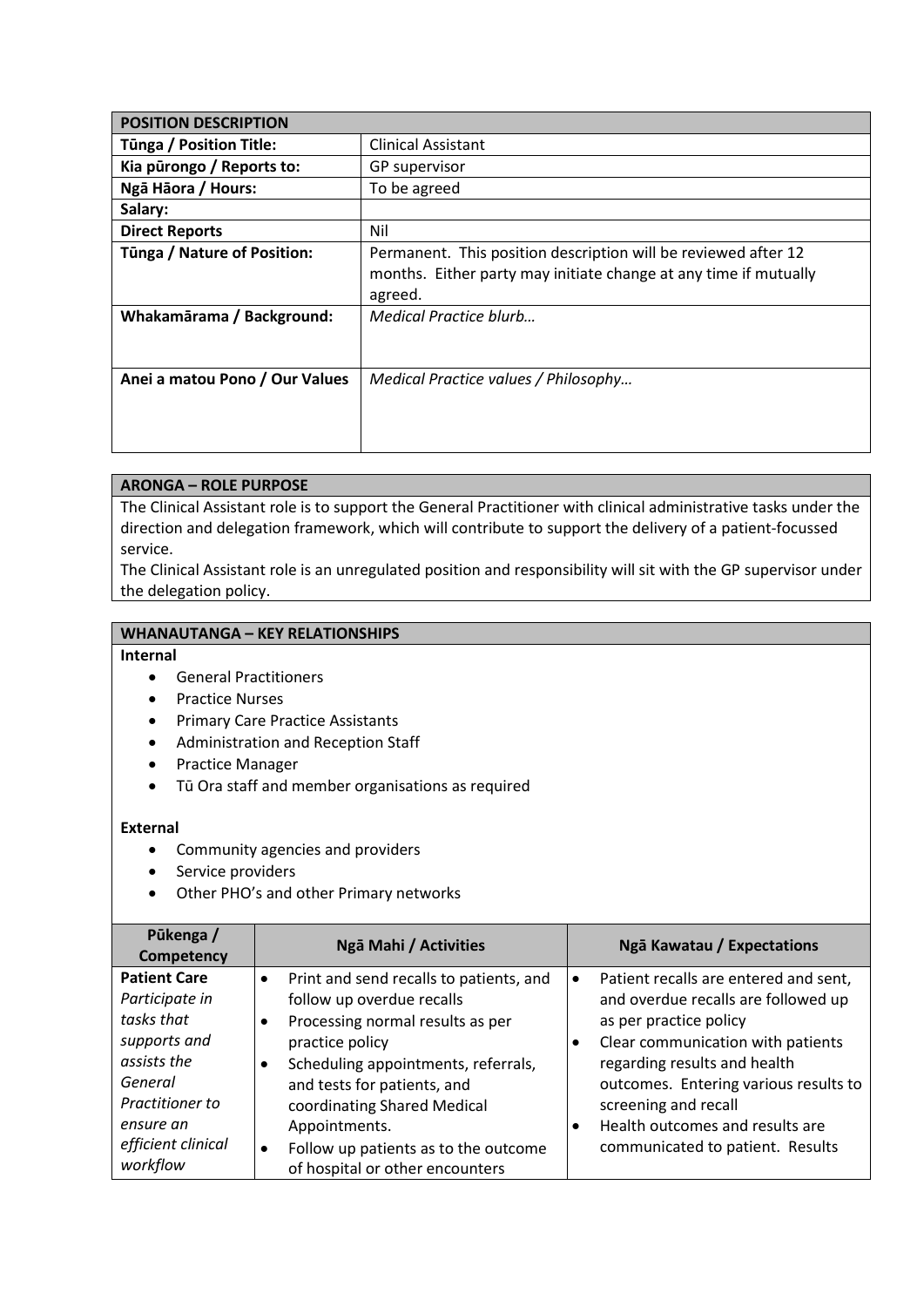|                                                                                                                                                                                                   | Providing patients with health<br>$\bullet$<br>information from trusted sources                                                                                                                                                                                                    | are entered appropriately and<br>accurately using correct codes<br>Timely action of follow up<br>٠<br>appointments and referrals to<br>external services<br>Appropriate health information is<br>$\bullet$<br>made available to patients                                                                                                                                                                                                     |
|---------------------------------------------------------------------------------------------------------------------------------------------------------------------------------------------------|------------------------------------------------------------------------------------------------------------------------------------------------------------------------------------------------------------------------------------------------------------------------------------|----------------------------------------------------------------------------------------------------------------------------------------------------------------------------------------------------------------------------------------------------------------------------------------------------------------------------------------------------------------------------------------------------------------------------------------------|
| Communication<br>and<br><b>Documentation</b><br>Ensure effective<br>communication<br>and<br>documentation of<br>tasks are relayed<br>to the clinical<br>team as per<br>policies and<br>guidelines | Sorting incoming correspondence,<br>$\bullet$<br>prioritising for the GP in terms of<br>action as per practice policy<br>Follow up all post results from GP<br>$\bullet$<br>Escalate any task that is not listed<br>$\bullet$<br>within the delegation document.                   | Filtering various specialist, allied<br>٠<br>health, ED, and After-Hours letters<br>including follow up, tasks, recalls are<br>actioned, new classifications entered,<br>and medication changes are noted<br>for clinician attention<br>Information requiring coding and<br>٠<br>adding to patient notes are extracted<br>from clinical letters<br>Patient communication and care<br>$\bullet$<br>documented accurately and<br>appropriately |
| <b>Continuous</b><br>Improvement<br>and Quality<br><b>Focus</b>                                                                                                                                   | Identify quality improvement<br>$\bullet$<br>opportunities and assisting the patient<br>care team in the implementation of<br>quality initiatives<br>Comply with relevant legislation and<br>Practice standards                                                                    | Assistance with maintaining<br>$\bullet$<br>Foundation / Cornerstone / HCH<br><b>Accreditation standards</b>                                                                                                                                                                                                                                                                                                                                 |
| <b>Learning and</b><br><b>Professional</b><br><b>Development</b>                                                                                                                                  | Participate in performance review<br>$\bullet$<br>processes<br>Ensure knowledge base is up to date<br>٠<br>and relevant for tasks performed                                                                                                                                        | Attend relevant internal and external<br>$\bullet$<br>education seminars and skills-based<br>training courses<br>Training plan completed<br>٠                                                                                                                                                                                                                                                                                                |
| <b>Administration</b><br><b>Support</b>                                                                                                                                                           | Coordinate and provide<br>$\bullet$<br>administration support for the Multi-<br><b>Disciplinary Team meetings</b><br>Preparing and sending outgoing<br>٠<br>correspondence<br>Liaise and communicate with outside<br>$\bullet$<br>agencies on behalf of the GP where<br>instructed | Regular MDT meetings are organised,<br>$\bullet$<br>and documentation prepared and<br>distributed to the team                                                                                                                                                                                                                                                                                                                                |
| <b>Health and</b><br><b>Safety</b>                                                                                                                                                                | Comprehensive understanding and<br>$\bullet$<br>compliance of Clinical Policies and<br>Procedures and NZ Legislation such as<br>Health and Safety, Code of Rights,<br>Code of Conduct and Privacy                                                                                  | Upholds and maintains (practice<br>$\bullet$<br>name) Clinical Policies and<br>Procedures<br><b>Emergency Management training</b><br>completed                                                                                                                                                                                                                                                                                               |